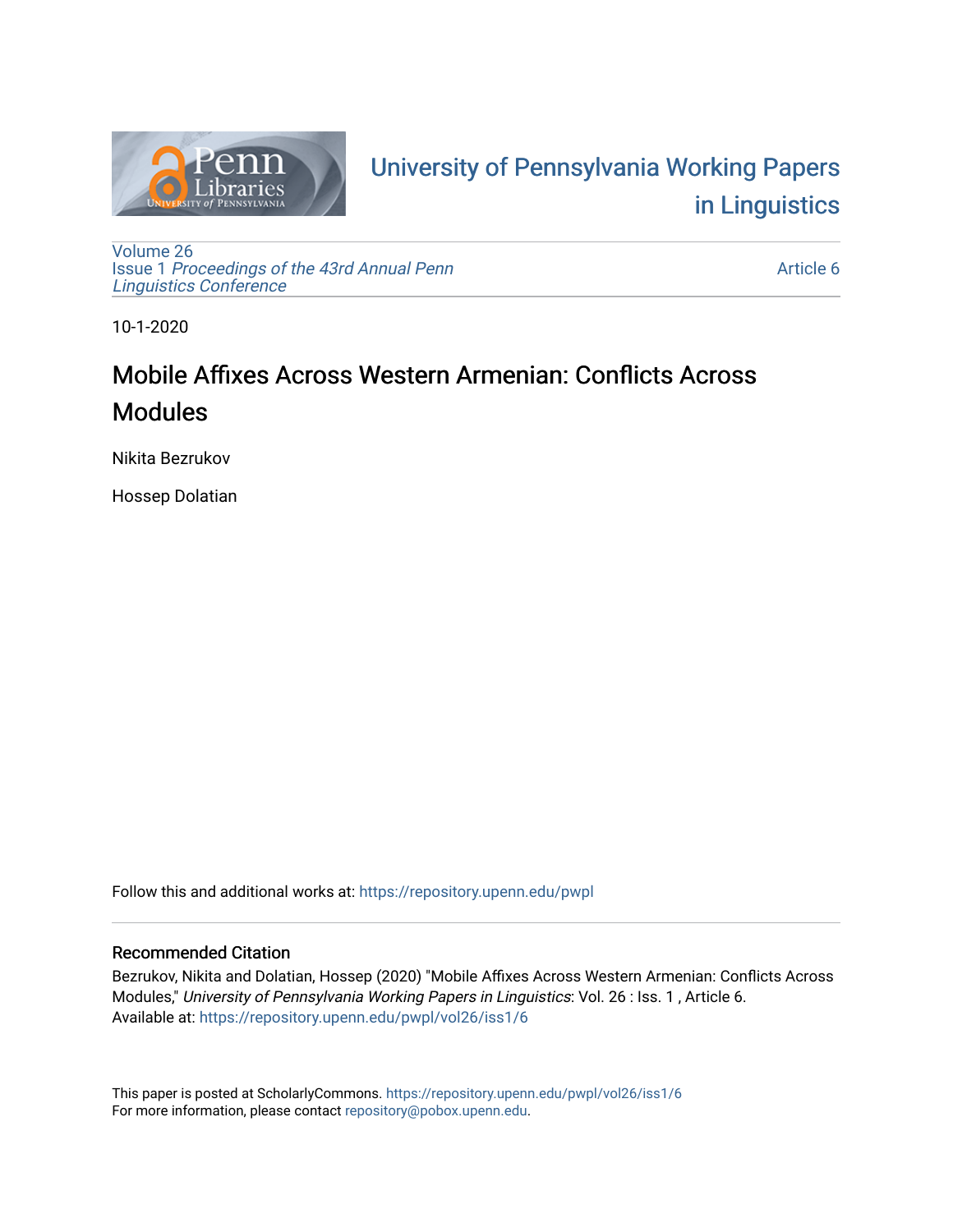# Mobile Affixes Across Western Armenian: Conflicts Across Modules

# Abstract

In this paper, we discuss the cross-linguistically rare case of mobile affixation in three Western Armenian varieties, in which the Indicative marker alternates between a prefixal and a suffixal realization depending on the context. In Hamshen Armenian, conditioning is fully phonological: the Indicative is a prefix if the verb is vowel-initial and a suffix elsewhere. However, in Gyumri and Akhalkalaki Armenian, the placement of the Indicative marker is subject to a curious interleaving between phonological and syntactic conditions. First, if a consonant-initial verb is alone in some relevant syntactic domain, the affix takes a suffixal position, but if there is extra syntactic elements present, it surfaces as a prefix (syntactic condition). This domain is similar to syntactic phases but not always isomorphic to them. In Akhalkalaki, the Indicative is even capable of leaving the verb base and cliticizing onto the constituent bearing the sentential stress. We discuss the data and provide a preliminary analysis.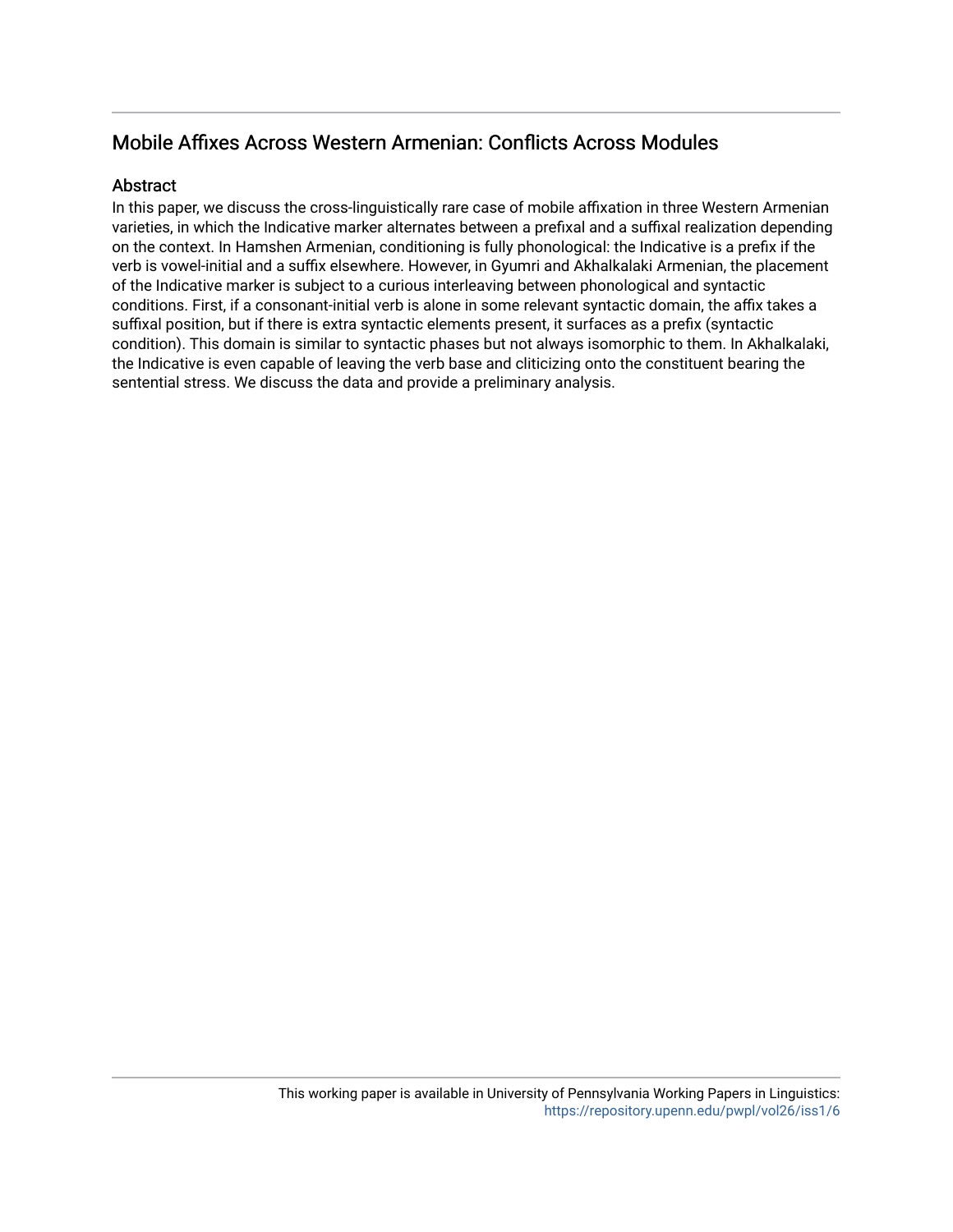#### Mobile Affixes Across Western Armenian: Conflicts Across Modules

Nikita Bezrukov and Hossep Dolatian<sup>∗</sup>

### 1 Introduction

Studying affix order concerns understanding the principles behind affix placement. Cross-linguistically, affixes are usually STABLE and always on the same edge of the word: a prefix (suffix) is always a prefix (suffix). The rare exceptions are MOBILE affixes which switch between a prefix and suffix based on their base's phonological or lexical properties, e.g. Huave (Noyer 1994, Kim 2010, 2015) and Afar (Fulmer 1991, 1997), but these are controversial (Paster 2006, 2009). Similar cases are morphosyntactically conditioned endoclisis, e.g. Udi (Harris 2002).

In this paper, we document our fieldwork results on Armenian affix order. Armenian is an independent branch of the Indo-European family. It is primarily suffixing, has SOV word order, preverbal focus position, and the distribution of sentential stress is similar to Persian and Turkish. We focus on four Armenian lects: Standard Western, Hamshen, Gyumri, and Akhalkalaki (1). The four lects are part of the Western branch of Armenian which used to be widely spoken in the Ottoman Empire (OE). Gyumri and Akhalkalaki are subdialects of the Karin/Erzurum subbranch.

(1) *Geographic distribution of the Armenian lects under study*

| .<br>. .         | Standard  | Hamshen                            | Gvumri                                    | Akhalkalaki |
|------------------|-----------|------------------------------------|-------------------------------------------|-------------|
| Pre-20th century |           | Istanbul (OE) $\vert$ Trabzon (OE) | $\vert$ Erzurum (OE) $\vert$ Erzurum (OE) |             |
| Present          | Dispersed | Georgia, Turkey   Armenia          |                                           | Georgia     |

We focus on the imperfect indicative (INDC) affix  $\frac{1}{2}QV$  which is shared across the four lects but has a divergent distribution across them. Diachronically, the INDC affix was a prefix in Middle Armenian, and in most modern Western Armenian lects like Standard Western. But in some dialects, the affix is mobile (2) and its placement is determined by phonological, syntactic, and prosodic factors. In Hamshen, the only factor is phonological. The INDC is a prefix in V-initial words and a suffix elsewhere. In Gyumri and Akhalkalkali, there are additional syntactic factors involved. In general, C-initial verbs take the suffix but can exceptionally take the prefix under specific syntactic conditions. In Akhalkalaki, affix order is additionally influenced from sentential prosody. The morpheme can leave the verb and cliticize onto the stressed constituent.

(2) *Distribution and shape of the* INDC *across the four lects*

|              | Subjunctive   Indicative |          |                         |          |                  |             |
|--------------|--------------------------|----------|-------------------------|----------|------------------|-------------|
|              | Standard                 |          | Standard Hamshen Gyumri |          | Akhalkalaki      |             |
| V-initial    | arnes                    | q-arnes  | q-arnes                 | k-arnes  | k-arnes          | 'you take'  |
| $C$ -initial | xosis                    | qə-xosis | xosis-qu                | xoses-qə | xosis- <b>qə</b> | 'you speak' |

We expand on the many points of divergence among the lects and we catalog the conditions for affix mobility. Our work is preliminary and part of continuous effort. We keep discussion to a relatively high level and do not formalize our results with complicated rule or constraint systems. We focus on the position of the affix in the different lects, not the shape of the affix.

## 2 Standard Western: Fixed Prefix and Diachronic Origins

In Standard Western, subjunctive verbs are formed by the verb stem and Tense/Agreement suffixes: arnes, xosis  $(2)$ .<sup>1</sup> There is no overt subjunctive marker. Imperfective indicatives are formed by

<sup>∗</sup>We thank our language consultants – Gohar Gulmisaryan, Harut Iritsyan, Eteri Potapova, and Karen ¨ Tonoyan – and audiences at OV-IS, TU+4, PLC, and AIMM.

<sup>1</sup>Verbs can be decomposed into a base, theme vowel and T/Agr morphology: *xos-i-s* 'speak-TH-2SG' *you speak*. For clarity, we only show the prefix boundary; the internal division of verbs is orthogonal.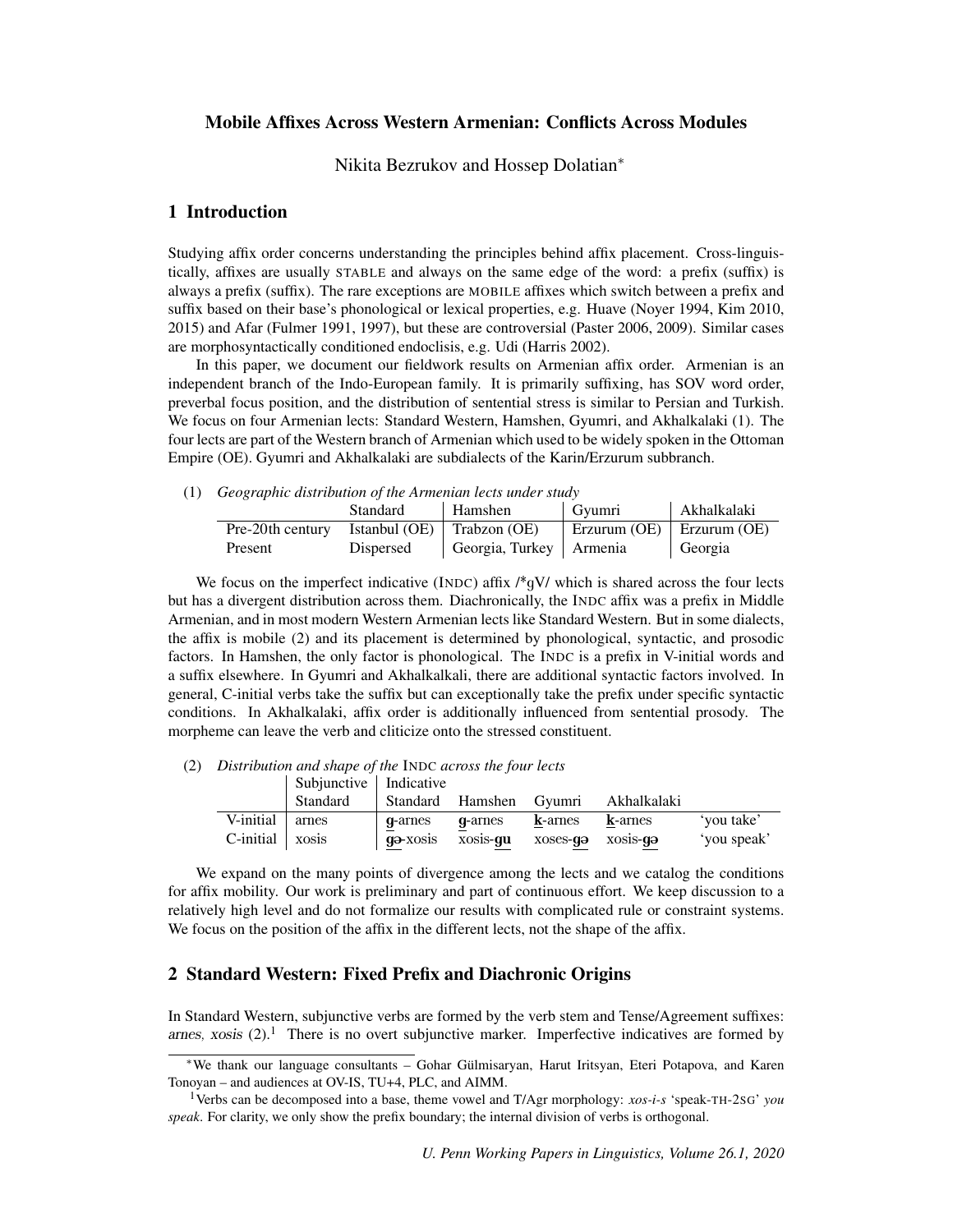adding the prefix [g-] before V-initial verbs and [ga-] before C-initial verbs:  $g$ -arnes,  $g$ a-xosis.<sup>2</sup>

For V- vs. C-initial verbs, the underlying form of the affix is /g-/. A schwa is added before C-initial verb in order to repair the consonant cluster. Complex onsets are generally banned in Armenian and repaired by schwa epenthesis (Vaux 1998). A sample derivation is in (3).

| Input     |                  | INDC-arnes | INDC-xosis |
|-----------|------------------|------------|------------|
| Exponence | $INDC=\{g-\}$    | q-arnes    | q-xosis    |
| Phonology | Schwa epenthesis |            | qə-xosis   |
| Output    |                  | q-arnes    | ga-xosis   |

(3) *Sample derivation for Standard Western*

The INDC is a prefix because of diachrony. It descends from the construction *kay ew* VERB 'exists and VERB' from Classical Armenian (Vaux 1995). This construction grammaticalized into a prefix based on the hypothesized trajectory in (4). Various voicing shifts occurred on the way (Baronian 2017). This trajectory explains the different voicing and vowel qualities in (2). Synchronically, the fact that the INDC is a prefix is an arbitrary fact about this affix. Armenian is primarily suffixing; the only inflectional prefixes are the INDC and negation marker  $\hat{f}$ <sup>h-1</sup>.

(4) *Diachronic trajectory of the* INDC kay ew $V >$ kay u $V >$ ku  $V >$   $\rm gu \ V >$   $\rm q\sigma^3$  V

### 3 Hamshen: Phonologically-conditioned Affix Mobility

In Hamshen, the subjunctive is formed the same way as in Standard Western. But the form and distribution of the INDC is different. The INDC is a prefix [g-] for V-initial verbs and a suffix [-gu] for C-initial verbs:  $g$ -arnes, xosis- $gu(2).^{4,5}$ 

A simple analysis is that the allomorphs [g-, -gu] are derived from two suppletive underlying forms /q-, -gu/ that are selected by the insertion rules in  $(5a)$ .<sup>6</sup> To facilitate cross-dialectal comparison, we separate the linearization of the affix from its surface shape (5b). The affix is linearized as a prefix by phonological factors (= a prefix if V-initial); it is linearized as a suffix in the elsewhere case by the morphology (= Armenian is primarily suffixing). If prefixed, the allomorph  $/q$ -/ is used; if suffixed, the allomorph /-gu/ is used. A sample derivation is in (5c).

(5) a. *Insertion rules for* INDC *in Hamshen*  $INDC \iff q- / \text{VX}$ -gu / *elsewhere* b. *Decomposed insertion rules for* INDC *in Hamshen*

| i. <i>Linearization</i> |                         | ii. Spell-out |            |
|-------------------------|-------------------------|---------------|------------|
| $INDC \iff INDC$        | 7 VX                    | $INDC- \iff$  | - <b>a</b> |
|                         | -INDC <i>lelsewhere</i> | $-INDC \iff$  | -qu        |

 ${}^{2}$ Armenian has only three monosyllabic verbs. Here, the INDC takes a separate, suppletive, phonologically non-optimizing allomorph *gu-*: *gu-las* 'you cry', *gu-das* 'you give', *gu-kas* 'you come'. We set these aside.

<sup>5</sup>In most Hamshen varieties, the INDC is the outermost morpheme on the verb: *g*-eftom 'I go', xosim-gu 'I speak'. But in some varieties like Köprücü Hamshen, the suffix can optionally surface inside the verb stem between the Tense and Agreement markers on C-initial verbs: g-ertom 'I go', xarbi-gu-m 'I speak' (Vaux 2007).

<sup>6</sup>With two URs, equivalent treatments are using of sub-categorization frames (Inkelas 1989, Paster 2006) or constraint interaction (Kim 2010). Alternatively, the INDC can be one underlying form /gu/. If placed before a V-initial verb, the vowel /u/ would be deleted by a morpheme-specific rule of vowel truncation. This rule must be morpheme specific because the most common vowel hiatus repair rule for  $/u'$  is glide-hardening into [v].

<sup>3</sup>Various sound changes have affected the affix's surface allomorphs across the lects at this stage.

<sup>&</sup>lt;sup>4</sup>The distribution of the affix is entirely phonological. There is no semantic factor behind the two surface positions. The valency of the verb does not play any role. The quality of the initial vowel or consonant likewise doesn't matter. The only exception are the three monosyllabic verbs in Armenian (Vaux 2007).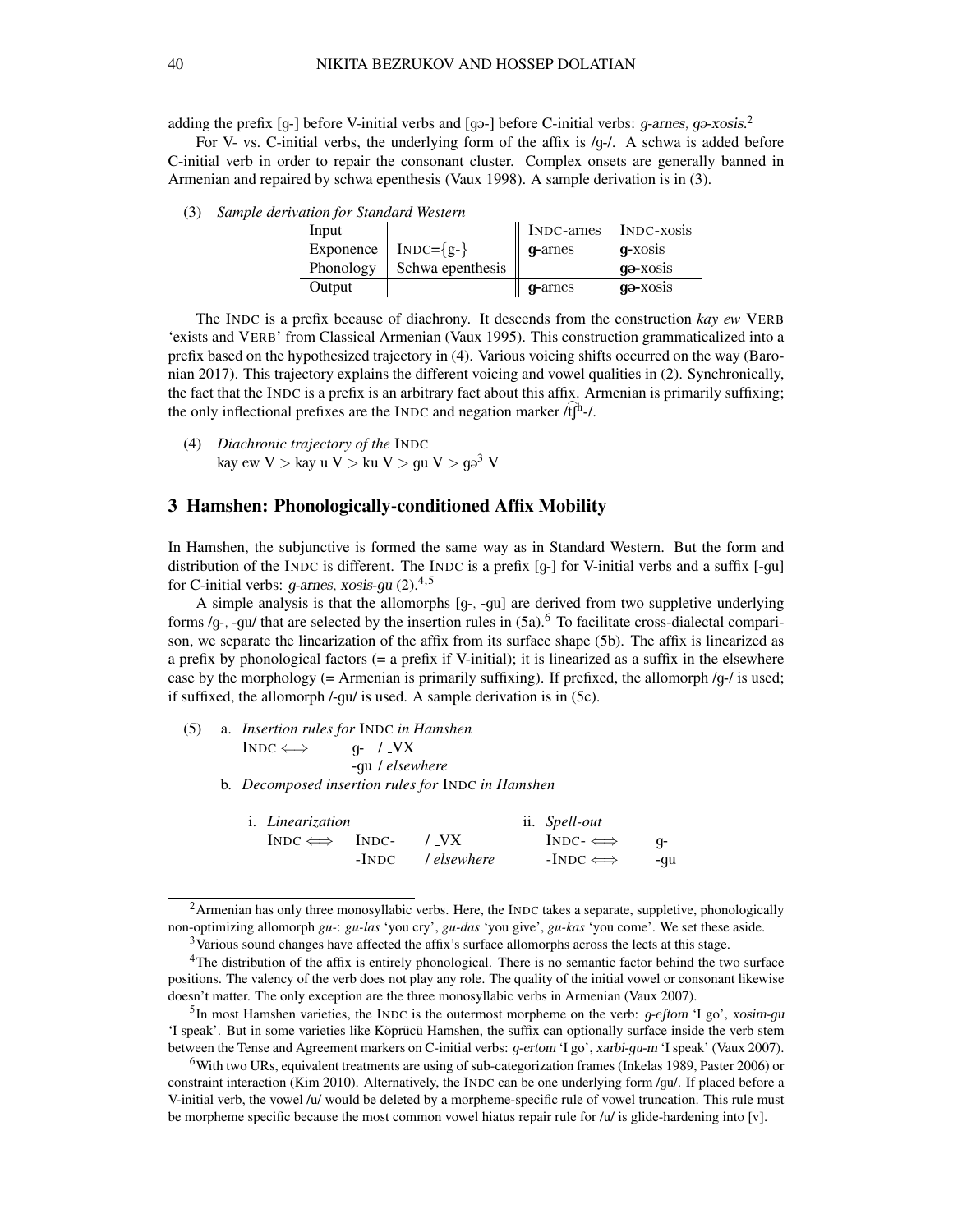|            | c. Sample derivation for Hamshen |                        |            |
|------------|----------------------------------|------------------------|------------|
| Input      |                                  | INDC arries INDC xosis |            |
| Phonology  | Prefix for V-initial             | INDC-arnes             |            |
| Morphology | Suffix elsewhere                 |                        | xosis-INDC |
|            |                                  |                        |            |
| Exponence  | $INDC=\{g-,-gu\}$                | q-arnes                | xosis-qu   |

#### 4 Gyumri: Phonological and Morpho-syntactic Mobility

Like in Hamshen, the position of the INDC in Gyumri is based on phonology *by default*. V-initial verbs take the prefix  $[k-]$  while C-initial verbs take the suffix  $[-q\varphi]$ : *k-arnes, xoses-q* (2). But unlike Hamshen, Gyumri displays additional *morphosyntactic* factors on the placement of the INDC. These factors cause C-initial verbs to exceptionally take the prefix [k-] or even [g-]. Throughout this section, this change is called the *prefix switch*. We catalog and analyze these conditions.

#### 4.1 Catalog of Prefix-switch Conditions in Gyumri

#### 4.1.1 Morphological Triggers: Aspect and Mood

By default, the INDC is a prefix *k*- for V-initial and -q of or C-initial verbs in Gyumri. But in two morphological contexts, the prefix-switch applies: habitual and conditional forms. Progressive verbs are overtly the same as simple present verbs:  $k$ - $ef$ <sup> $h$ </sup>a, vazze-g $\varphi$  (6a). However, if the verb is habitual, both V-initial and C-initial verbs take the prefix [k-]. Schwa epenthesis applies to repair the consonant cluster:  $k$ -eft<sup>h</sup>a, ka-vazze (6b). Sentential stress is underlined; the affix is in bold.<sup>7</sup>

|  |  | (6) a. i. fun- $\theta$ k-eft <sup>h</sup> a |  |  | b. i. fun- $\theta$ k-eft <sup>h</sup> a |
|--|--|----------------------------------------------|--|--|------------------------------------------|
|  |  | dog-DEF INDC-go                              |  |  | dog-DEF INDC-go                          |
|  |  | 'The dog is going'                           |  |  | 'The dog (habitually) goes'              |
|  |  | ii. fun-ə vazze-gə                           |  |  | ii. fun-ə kə-vazze                       |
|  |  | dog-DEF run-INDC                             |  |  | dog-DEF INDC-run                         |
|  |  | 'The dog is running'                         |  |  | 'The dog (habitually) runs'              |

Interestingly, the voicing quality of the prefix can differ among verbs. For some speakers, the voicing quality of the prefix in C-initial verbs matches that of the 'normal' prefix: habitual  $k$ -eft<sup>h</sup>a, ka-vazze. For other speakers, the voice quality instead matches that of the *suffix*: habitual k-eft<sup>h</sup>a, gavazze vs. progressive vazze-go. As of now, our data is too limited to study this alternation in depth; it can indicate whether affix placement is cyclic and has single vs. multiple underlying forms.<sup>8,9</sup>

A second instance of prefix-switch comes from irrealis forms. Compare a present indicative form like (7a) which takes the suffix and a conditional in (7b) which always takes the prefix.

|  | (7) a. $\int$ un-ə <u>vazze</u> -gə | b. jete k-uzes, fun- $\theta$ <b>k</b> $\theta$ -vazze |
|--|-------------------------------------|--------------------------------------------------------|
|  | dog-DEF run-INDC                    | want, dog-DEF INDC-run-                                |
|  | 'The dog is running'                | 'If you want, the dog will run'                        |

For the aspect and mood pattern, we could analyze the prefix-switch as a morphological rule. Habitual aspect and conditional are overtly marked in Gyumri by the prefix  $k$ - which is superficially identical to the INDC (due to a shared historical origin and/or influence from Standard Eastern Armenian). The purely morphological analysis, however, cannot be extended elsewhere. The shift can be triggered by factors *besides* morphosyntactic features. Before we discuss those, the next section briefly explains general Armenian syntax.

 $7$ For some Gyumri speakers, aspect does not trigger the prefix-switch.

<sup>&</sup>lt;sup>8</sup>A complicating factor is that Gyumri has a four-way laryngeal contrast between voiced unaspirated, voiced aspirated, voiceless unaspirated, and voiceless aspiration, with neutralization in different word positions.

<sup>&</sup>lt;sup>9</sup>There is evidence that aspect cannot trigger the switch if the prefix would be sentence-initial: compare  $[\text{fun-}a \text{ ko}-\text{vazze}]$  'dog (habitually) runs' (6b-ii) with  $[\text{vazze-gə}]$  '(it habitually) runs' with subject drop.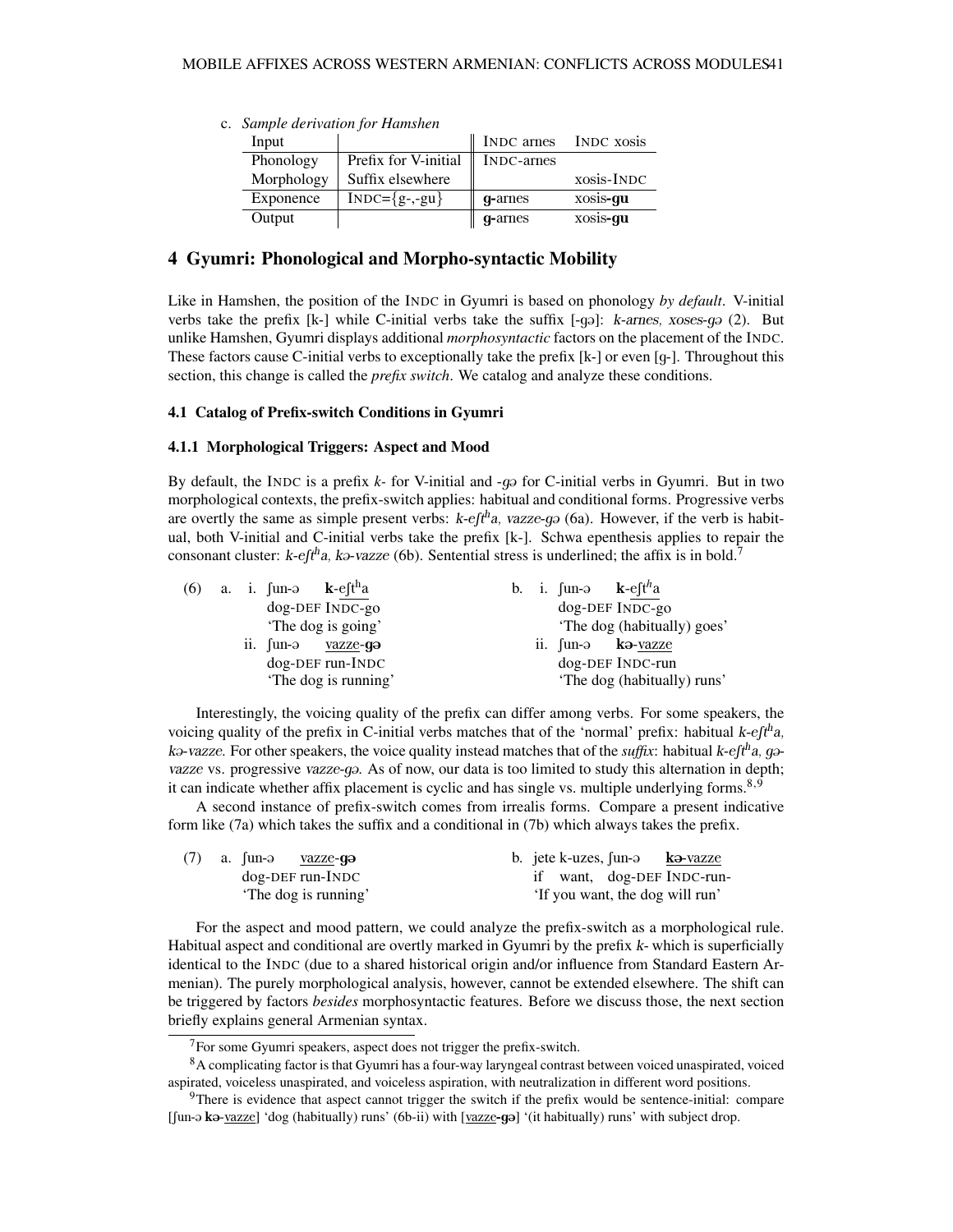#### 4.1.2 Excursus into Basics of Armenian Syntax

Western Armenian word order is primarily SOV. The sentences below are from Standard Western. The verb is in the perfect past and marked by the aorist stem. The imperfective INDC affix isn't used. Nominative and accusative case are covert zero suffixes; specificity or definiteness (glossed as D or DEF) is marked by the suffix - $\vartheta$  after consonants and *-n* after vowels.

| $(8)$ a. ara-n kirk $\widehat{dz}$ axets |                     | b. ara-n kirk-a dzaxets c. ara-n kirk-a dzaxets |
|------------------------------------------|---------------------|-------------------------------------------------|
| Ara-D book sold                          | Ara-D book-D sold   | Ara-D book-D sold                               |
| 'Ara sold books                          | 'Ara sold the book' | 'The book. Ara sold'                            |

If the object is a bare object (without definiteness or indefiniteness marking), then it is interpreted as a generic noun and takes nuclear stress (8a) (Sigler 1997). If the object is definite or specific, it still takes nuclear stress in Western Armenian (8b). Definite objects *can* repel stress if they are presupposed or mark given or topicalized information  $(8c)$ .<sup>10</sup> In the following sections, a constituent is said to be 'stressed' if it receives nuclear or sentential stress under broad focus conditions. If a constituent received sentential stress under narrow focus, then it is 'focused'.

#### 4.1.3 Syntactic Triggers: Locative, Direct Objects, and Manner Adverbs

We catalog four cases where extra-morphological factors trigger the prefix-switch in Gyumri: locatives, direct objects, and manner adverbs. First, if a motion verb takes a locative as an argument, then the locative takes sentential stress. C-initial verbs undergo the prefix switch.<sup>11</sup>

|  | $(9)$ a. i. fun- $\Theta$ | vazze-gə             |  |  | b. i. $\lim_{x \to 0}$ tun ka-vazze |
|--|---------------------------|----------------------|--|--|-------------------------------------|
|  |                           | dog-DEF run-INDC     |  |  | dog-DEF home INDC-run               |
|  |                           | 'The dog is running' |  |  | The dog is running home'            |

Prefix switch is seen in transitive clauses based on the object's status as overt vs. covert, bare vs. definite, given vs. new. If no object is present, C-initial verbs take the suffix (10a). If a bare object is used, then the object is stressed and C-initial verbs show the prefix switch (10b). If the object is definite, it can either be stressed if new information (10c); otherwise it is unstressed because it is given or a topic (10d). If the definite object is stressed, then the prefix switch applies.

| (10) | a. $ara-n$ $\widehat{ts}$ $axe-$ <b>q</b> $\ominus$<br>Ara-DEF sells-INDC<br>'Ara is selling'   | b. ara-n $girk^h$ <b>k</b> a-tsaxe<br>Ara-DEF book INDC-sells<br>'Ara is selling books'                                   |  |  |  |
|------|-------------------------------------------------------------------------------------------------|---------------------------------------------------------------------------------------------------------------------------|--|--|--|
|      | $arab - qirk^h - \partial$ ka-tsaxe<br>Ara-DEF book-DEF sells-INDC<br>'Ara is selling the book' | <b>d.</b> ara-n $qirk^h$ - $\theta$ fsaxe- <b>g</b> $\theta$<br>Ara-DEF book-DEF sells-INDC<br>'The book, Ara is selling' |  |  |  |

The prefix-switch is likewise found because of certain adverbs which take nuclear stress (11b). Data is preliminary, but it is possible that only morphologically simplex manner adverbs from a closed class can trigger the prefix-switch: good, bad, fast, slow. It excludes manner adverbs which are morphologically complex or which mark the state of the speaker, e.g. hungry, secretly, thirsty.

| (11) a. ara-n $qirk^h$ - $\theta$ tsaxe-go | b. ara-n girk <sup>h</sup> - $\partial$ lav k $\partial$ -tsaxe |
|--------------------------------------------|-----------------------------------------------------------------|
| Ara-DEF book-DEF sells-INDC                | Ara-D book-D well INDC-sells                                    |
| 'The book, Ara is selling'                 | 'The book, Ara is selling well'                                 |

<sup>&</sup>lt;sup>10</sup>In Eastern Armenian, definite objects tend to repel stress onto the verb (Megerdoomian 2009).

 $11$ In our preliminary results, it is unclear to us if the locative must be an argument, a direction, or must be a simple noun instead of an adpositional phrase.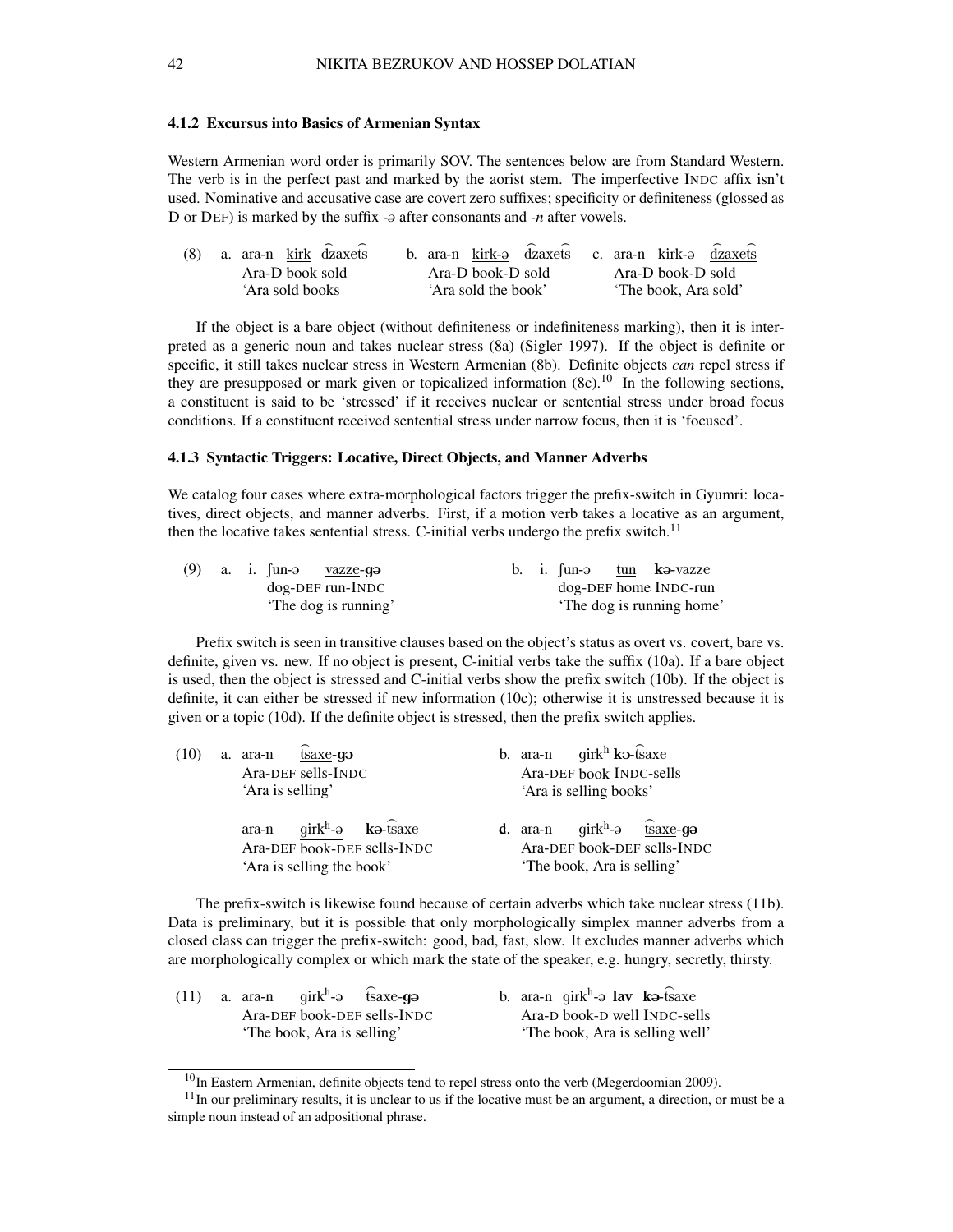#### 4.1.4 Information Structure Triggers: Focus

The prefix-switch is also affected by focus. In the simple intransitive sentence in (12a), the sentence is under broad focus and there is no prefix switch. But if narrow focus is added onto the subject, then we have the prefix switch. The subject can be focused either because it's a wh-word (12b) or because it answers a wh-question (12c). Focused constituents and in uppercase.

| $(12)$ a. fun-ə <u>vazze</u> -gə | b. ov ka-vazze    | c. Jun-ə kə-vazze    |
|----------------------------------|-------------------|----------------------|
| dog-DEF run-INDC                 | who INDC-run      | $dog$ -DEF INDC-run  |
| 'The dog is running'             | 'WHO is running?' | 'The DOG is running' |

Focus-operator clitics like *el* 'also' induce narrow focus on their host and trigger the switch.

|  | (13) a. $\int$ un-ə <u>vazze</u> -gə | b. kadu-n=el kə-vazze |                           |
|--|--------------------------------------|-----------------------|---------------------------|
|  | dog-DEF run-INDC                     |                       | cat-DEF=also INDC-run     |
|  | 'The dog is running'                 |                       | 'The CAT is also running' |

In the above examples, the focused constituent and the verb were adjacent. However, the prefix switch can apply even if the focused constituent is not adjacent to the verb.

| (14) a. ara-n $qirk^h$ - $\theta$ tsaxe-go | b. mariam-n=el $qirk^h$ - $\theta$ ka-tsaxe |
|--------------------------------------------|---------------------------------------------|
| Ara-DEF book-DEF sells-IN                  | Maria-DEF=also book-DEF IN-sells            |
| 'The book, Ara is selling'                 | 'The book, MARIA is also selling'           |

#### 4.2 Classification of the Prefix-switch Conditions

To summarize, the Gyumri INDC is by default a prefix [k-] for V-initial verbs and a suffix [-g@] for C-initial verbs. In the simplest cases, the choice is determined by phonological factors: giving an onset to a verb, and by morphological factors: suffixing elsewhere. But in some cases, C-initial verbs switch to a prefix [ka-] in various constructions summarized in (15).

| (15) Conditions and distribution of prefix-switch in Gyumri |                     |                     |                  |                        |                                                 |  |  |
|-------------------------------------------------------------|---------------------|---------------------|------------------|------------------------|-------------------------------------------------|--|--|
|                                                             |                     |                     |                  |                        | Aspect Mood Locative Object Manner Adverb Focus |  |  |
|                                                             | $Prefix$   $HAB$    | $REAL$ $\checkmark$ |                  |                        |                                                 |  |  |
|                                                             | $Suffix \perp PROG$ | IRR                 | $\boldsymbol{X}$ | $\chi$ or given $\chi$ |                                                 |  |  |

The question posed now is: *why these constructions?* We argue that prefix-switch is triggered when the verbal predicate (VP) changes or enlarges based on multiple factors:

#### (16) Prefix switch due to

#### a. Morphological Markedness:

- i. *Context*: Aspect, Mood
- ii. *Generalization*: prefix switch if the morphosyntactic features are 'marked'

#### b. Size of syntactic domain:

- i. *Context*: Locative, Object, Adverb
- ii. *Generalization*: prefix switch if the verbal predicate (VP) is larger than the verb

#### c. Information structure:

- i. *Context*: Focus
- ii. *Generalization*: prefix switch if focus is added to the sentence

Habitual and irrealis verbs trigger prefix-switch for purely morphological reasons (16a). The affix is recruited via affix mobility to show a contrast and to expressed a marked feature. This means that either i) progressive and realis verbs are unmarked for aspect and mood, or ii) the feature-setting [+habitual] or [+realis] are functionally marked structures. Unlike the other conditions in (15), these morphological conditions do not cause any difference in sentential stress.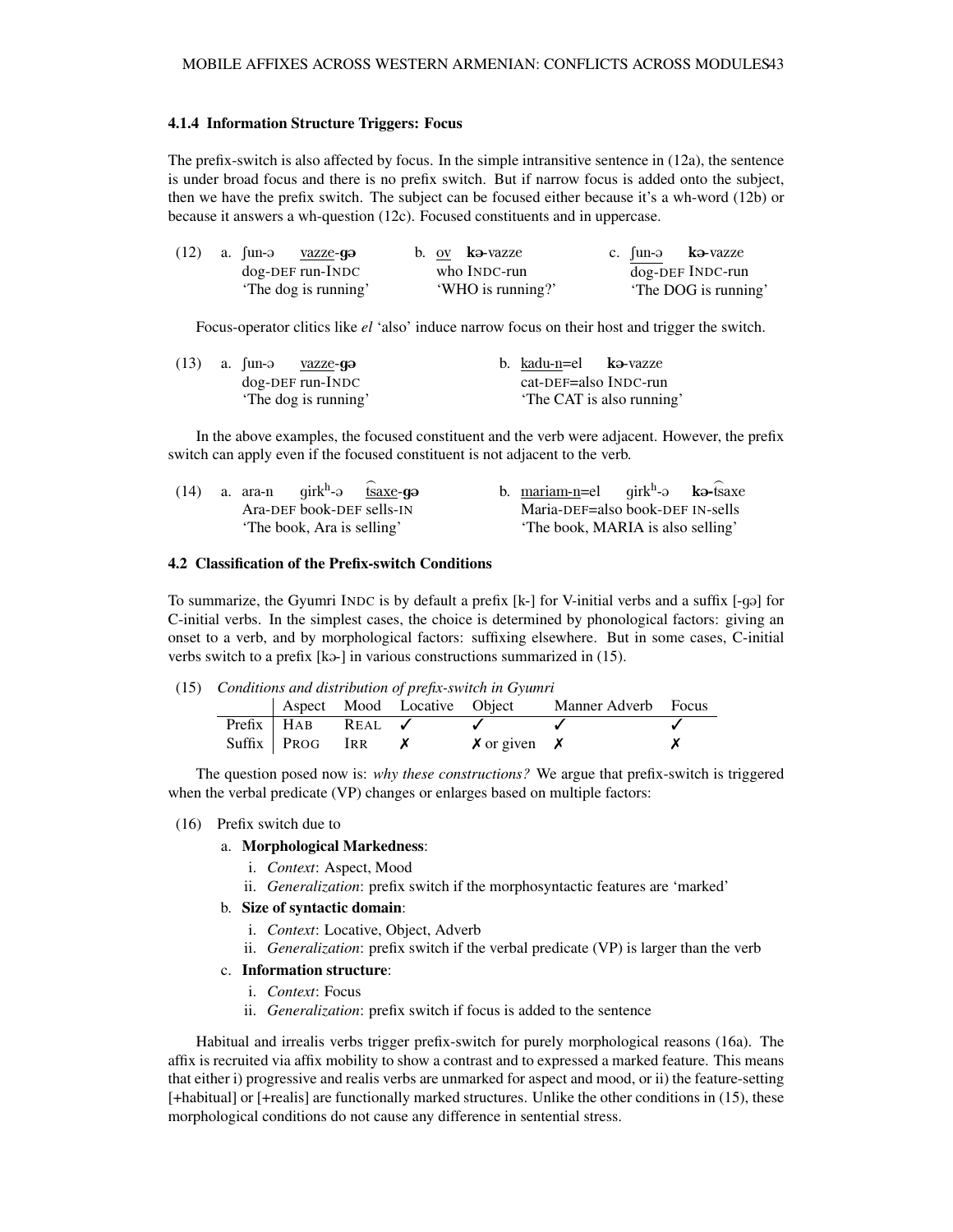The second batch of contexts require access to the larger syntactic structure (16b). All these contexts involve the shift in sentential stress to a preverbal constituent. Some involve the addition of a new item in the VP or the sentence, as long as the new item is not given information.

The third context is changing the information structure of the sentence by adding narrow focus onto some constituent (16c). This factor does not require that a new item is added to the sentence, although it can be caused by the addition of focus operators. Focus likewise doesn't require overt movement in Armenian and it can marked by only sentential stress.

#### 4.3 Analysis and Problems with a Phase-based Approach

The prefix-switch is clearly sensitive to some relevant **syntactic domain** in (16b). If the verb appears *alone* in this domain, then the INDC is a suffix; otherwise, it is a prefix. But what is this domain? One possible formalization are phases (Kahnemuyipour 2009, Kahnemuyipour and Megerdoomian 2017), which are generally treated as cycles for syntactic computation and prosody. Two generally accepted phases are vP and CP to respectively handle the thematic domain and clause-level syntax. In this system, the lower vP phase would be the domain of sensitivity for the prefix switch.

To illustrate, in a simple intransitive sentence like (17a-i), the vP phase contains only the verb (17b-i). The INDC is a suffix. But if a manner adverb is added as an adjunct to the VP (17a-ii), then the vP contains more than the verb (17b-ii). This triggers the prefix switch.



The generalization is then simple: *Use a prefix if the phase is larger than the verb*. This can be alternatively stated as *Use a prefix if the pre-verbal position in the phase is occupied, or if the verb isn't at the phase boundary.* We show a sample derivation in  $(18)$ .<sup>12</sup>

(18) *Deriving syntactically-conditioned affix mobility in Gyumri*

| Input      |                        | $S \vert_{v}$ INDC vazze  | $S\left[\right]_{vP}$ Adv INDC vazze |
|------------|------------------------|---------------------------|--------------------------------------|
| Phonology  | Prefix for V-initial   |                           |                                      |
| Syntax     | Prefix in larger phase |                           | $S \vert_{v}$ Adv INDC-vazze         |
| Morphology | Suffix elsewhere       | $S \vert_{vP}$ vazze-INDC |                                      |
| Exponence  | $INDC=\{k-, q\}$       | S [ vazze-ga              | S [ Adv k-vazze                      |
| Phonology  | Schwa epenthesis       |                           | S [ Adv ka-vazze                     |
| Output     |                        | S [ vazze-ga              | S [ Adv ka-vazze                     |

<sup>12</sup>The analysis *could* be extended to habituals and irrealis verbs if we assume that i) AspP and MoodP are in the lower phase, and ii) they trigger the prefix-switch when morphologically marked.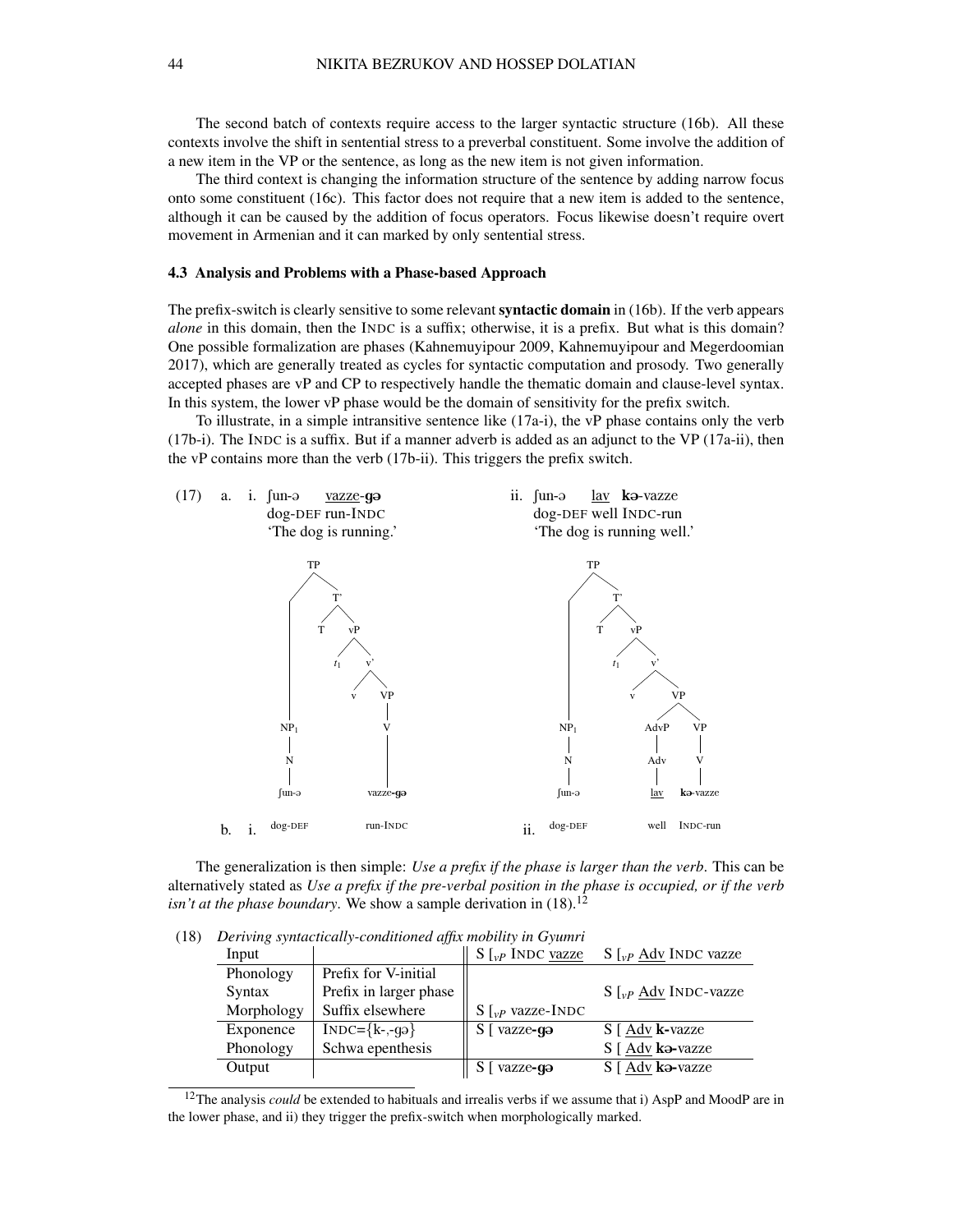This analysis can be extended to focus-driven prefix switch (16c), if we assume that a low FocP is added either (a) within the vP phase or (b) on top of the vP with a subsequent redefining of phase boundaries (Kahnemuyipour and Megerdoomian 2017). But, this approach is problematic because it can't model focus on high adverbs and subjects  $(12b)-(12c)$ .<sup>13</sup>

In focus-neutral contexts, the main problem for this account is the status of objects. The bulk of phase-based treatments of nuclear stress treat definite objects as phase-external or outside the vP-phase (Kahnemuyipour 2009). To illustrate, Persian bans stress on definite direct objects (19a). The same is reported for Standard Eastern Armenian (19b) (Megerdoomian 2009). But the unstressability of definite objects is *not* universal. Turkish has nuclear stress on pre-verbal definite objects (19c) (Untak-Tarhan 2006) as does Standard Western Armenian (19d). ¨

(19) *Nuclear stress on definite objects in Persian, Turkish, and Armenian*

|  | Def O V |  |                                                                                                                                       | Def O V |  |
|--|---------|--|---------------------------------------------------------------------------------------------------------------------------------------|---------|--|
|  |         |  | a. Persian   Ali ketâb-ra xund   c. Turkish   Ali kitab-1 okudu                                                                       |         |  |
|  |         |  | b. E. Armenian   Ali-n girk <sup>h</sup> - $\theta$ kardats <sup>h</sup>   d. W. Armenian   Ali-n kirk- $\theta$ gartats <sup>h</sup> |         |  |
|  |         |  |                                                                                                                                       |         |  |

One could argue that the difference between the languages is syntactic, i.e. that the definite object is at spec-vP for Persian ad and Eastern Armenian, while it is at a lower position for Turkish (Untak-Tarhan 2006) and Standard Western. However the evidence for this different object position ¨ is dubious in Turkish (Nakipoğlu 2009, 2019) and in Standard Western Armenian (Sigler 1997).

The second problem is that there is no *positive* evidence for syntactic cyclicity. The prefix switch is triggered after all syntactic movements and operations have applied. The lack of cyclicity makes it possible to treat the phase as some syntactic domain that is later referenced by the morphophonology *without* being interleaved in it (Kratzer and Selkirk 2007, Cheng and Downing 2016). This is in contrast to word-level cyclicity which some speakers show. As explained in Section 4.1.1, some speakers have the switched prefix match the voice quality of the default suffix instead of the default prefix: progressive k-eft<sup>h</sup>a, vazze-gə vs. habitual k-eft<sup>h</sup>, kə-vazze∼gə-vazze. This suggests that the same morph /-qə/ was first used as a suffix and then shifted to the left.

In our analysis, we acknowledge that (a) the position of INDC is determined within some relevant syntactic environment (DOMAIN), and (b) that this environment is determined dynamically. We remain agnostic about the name of the domain, e.g. whether it corresponds to the lower phase boundary or not, as further research is needed. This covers the prefix-switch conditions which involve syntactic size (20). It can also account for prefix-switching under focus if we assume that the focus feature  $([-F])$  on a phrase extends the domain.

| (20) Formalizing 'size of syntactic domain' as a dynamic domain $(=Dom)$ boundary |  |  |                                          |                                                                                                                                       |  |  |  |
|-----------------------------------------------------------------------------------|--|--|------------------------------------------|---------------------------------------------------------------------------------------------------------------------------------------|--|--|--|
|                                                                                   |  |  | Locative Bare Object Manner Adverb Focus |                                                                                                                                       |  |  |  |
|                                                                                   |  |  |                                          | Domain $\mid S \mid_{Dom} \text{Loc V} \mid S \mid_{Dom} \text{OV} \mid S \mid_{Dom} \text{Adv V} \mid [_{Dom} S_{[+F]} \text{[OV]}]$ |  |  |  |

#### 5 Akhalkalaki: Prosodic Clisis

The distribution of the INDC in complicated in Gyumri. Although the INDC is by default a suffix for C-initial verbs, various syntactic factors unexpectedly cause the prefix-switch. Almost the same distribution is found in Akhalkalaki : k-arnes, xoses-go (2). As in Gyumri, some speakers have C-initial verbs take the voiced  $g\rightarrow x$ oses or voiceless k $\rightarrow x$ oses when undergoing the prefix-switch.<sup>14</sup>

Unlike Gyumri, Akhalkalaki speakers do not have aspect as a conditioning factor. Both progressive (21a) and habitual (21b) C-initial verbs are suffixed, unlike in Gyumri.

 $13$ Furthermore, deriving focus via a short movement to a low FocP is problematic in neighboring languages like Georgian (Borise and Polinsky 2018).

<sup>&</sup>lt;sup>14</sup>There is evidence that there's a separate and late phonological rule of voicing assimilation for switched prefixes:  $girk^h$  ka tsaxe 'book INDC sells' but  $girk^h$ -a ga tsaxe 'book-DEF INDC sells'. It is unclear if this voicing assimilation rule is obligatory or variable, and if it also applies in Gyumri.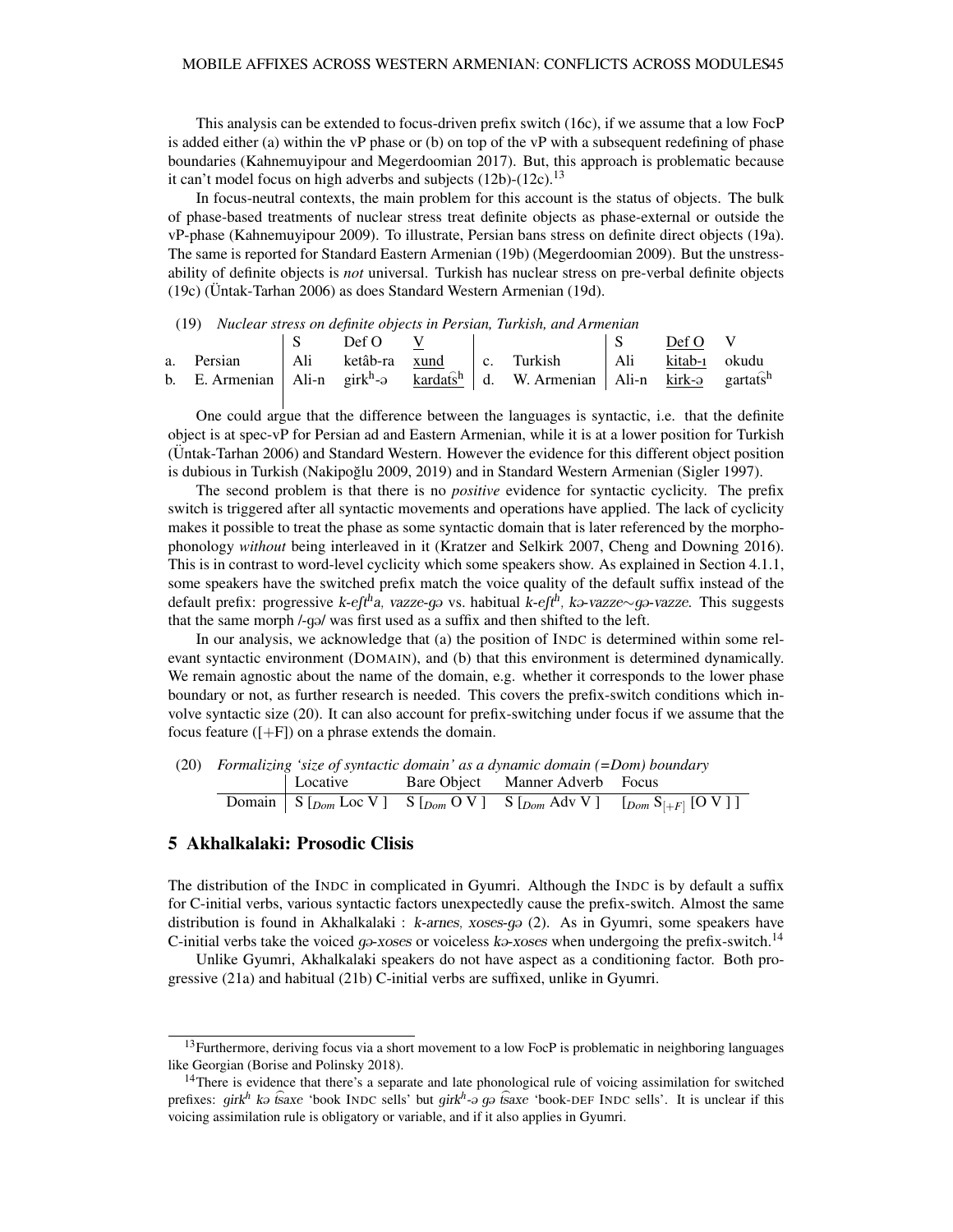|  | $(21)$ a. $\int$ un-ə <u>vazze</u> -gə |  | b. fun-ə <u>vazze</u> - <b>gə</b> |
|--|----------------------------------------|--|-----------------------------------|
|  | $dog$ -DEF run-INDC                    |  | $dog$ -DEF run-INDC               |
|  | 'The dog is running'                   |  | 'The dog (habitually) runs'       |

A major difference is that the INDC in Akhalkalaki is additionally sensitive to *prosodic* factors. In Akhalkalaki, the INDC can *cliticize* onto the stressed or focused constituent. In an intransitive sentence, a focused subject triggers the prefix-switch (22a-ii). In a transitive sentence, the use of a bare object also triggers the prefix-switch (22b-ii).

|  | $(22)$ a. i. fun- $\theta$ vazze-g $\theta$                                    | ii. kadu-n=a=gə                                                                        | vazze |
|--|--------------------------------------------------------------------------------|----------------------------------------------------------------------------------------|-------|
|  | dog-DEF run-INDC                                                               | cat-DEF=also=INDC run                                                                  |       |
|  | 'The dog is running'                                                           | 'The CAT is also running'                                                              |       |
|  | b. i. $ara-n$ $\widehat{ts}$ $axe-qa$<br>Ara-DEF sell-INDC<br>'Ara is selling' | ii. ara-n $girk^h = k\Theta$ isaxe<br>Ara-DEF book=INDC sell<br>'Ara is selling books' |       |

In the above contexts (22a-ii,22b-ii), the affix and the stressed/focused constituent are adjacent. The INDC is an *enclitic* onto the preverbal item, not a *prefix* onto the verb:  $*girk<sup>h</sup> g$  is axe, girk<sup>h</sup> = ka the tive is an encume one ineprecious nem, not a *prejudication* the verb. This gas back, yin —he fisaxe; evidence is that a pause can be placed between the morpheme and the verb in slow speech.<sup>15</sup> When the focused item is *not* adjacent to the verb, then the INDC will move and clearly cliticize onto the the focused item (23b). This violates the lexical integrity of the verb. A pause can follow the INDC morph. The morph is now a clitic; it follows any other clitics on the stressed/focused item, e.g. the clitic  $a(l)$  'also'.

| (23) | a. ara-n | $qirk^h = k\Theta$ tsaxe |  | b. mariam-n=a= $q\theta$      | $q$ irk $^h$ tsaxe |
|------|----------|--------------------------|--|-------------------------------|--------------------|
|      |          | Ara-DEF book=INDC sells  |  | Maria-DEF=also=INDC book sell |                    |
|      |          | 'Ara is selling books'   |  | 'MARIA is also selling books' |                    |

To further understand this extreme mobility, consider the difference between Gyumri and Akhalkalaki below. For a simple transitive sentence with a topicalized definite object, stress is on the verb. V-initial verbs take a prefix while C-initial verbs take a suffix. There is no prefix-switch. If a bare object is used instead, then the object takes stress and is adjacent to the verb. For a C-initial verb, Gyumri shows the prefix-switch while Akhalkalaki has enclisis. If we further add a focused whword urden 'where', the new focused item is not adjacent to the verb. The prefix stays fixed on the verb for Gyumri but it jumps onto the focused item in Akhalkalaki.

(24) *Distribution of* INDC *across Gyumri and Akhalkalaki with and without clisis*

|             | а.       |                                         |                                | b.       |                              |          | c.       |                                 |                    |          |
|-------------|----------|-----------------------------------------|--------------------------------|----------|------------------------------|----------|----------|---------------------------------|--------------------|----------|
|             | ى        | $\operatorname{Top}$ $\operatorname{O}$ |                                |          |                              |          |          | where                           |                    |          |
| Gvumri      | $anuf-a$ | $h\widehat{a}$                          | tsaxe-qə                       | anuf-ə   | $h\widehat{a}$               | ka-tsaxe | $anuf-a$ | urder                           | hatsh              | ka-tsaxe |
| Akhalkalaki | $anuf-a$ | $h\widehat{a}$ sh- $\widehat{a}$        | $tsaxe = q\theta$              | $anuf-a$ | $ha\widehat{ts}^h = k\Theta$ | tsaxe    | anuf-ə   | $urdev = q$                     | $h\widehat{afs}^h$ | tsaxe    |
|             |          |                                         | 'The bread, Anoush is selling' |          | 'Anoush is selling bread'    |          |          | 'Where is Anoush selling bread' |                    |          |

The analysis is straightforward. Akhalkalaki has almost the same grammar as Gyumri based on a mix of morphological, phonological, syntactic, and semantic factors. The difference is that Akhalkalaki has an additional prosodic rule that the INDC must cliticize onto the stressed item. The INDC becomes an enclitic instead of a proclitic because Armenian is primarily suffixing. A sample derivation is in  $(25)$ .<sup>16</sup>

<sup>&</sup>lt;sup>15</sup>These judgments are however impressionistic and need further acoustic verification. In casual speech, pauses can't be detected easily.

<sup>&</sup>lt;sup>16</sup>The syntactic condition is almost always completely neutralized because of the prosodic condition. In a focus-neutral sentence, the syntactic changes which trigger the prefix-switch in Gyumri involve adding a preverbal item. This preverbal item always takes stress away from the verb. In Akhalkalaki, this causes the affix to appear as an enclitic instead of a prefix for the speaker described in this paper. It is unclear if other Akhalkalaki speakers are more lax and accept a prefix instead of an enclitic in these same syntactic constructions.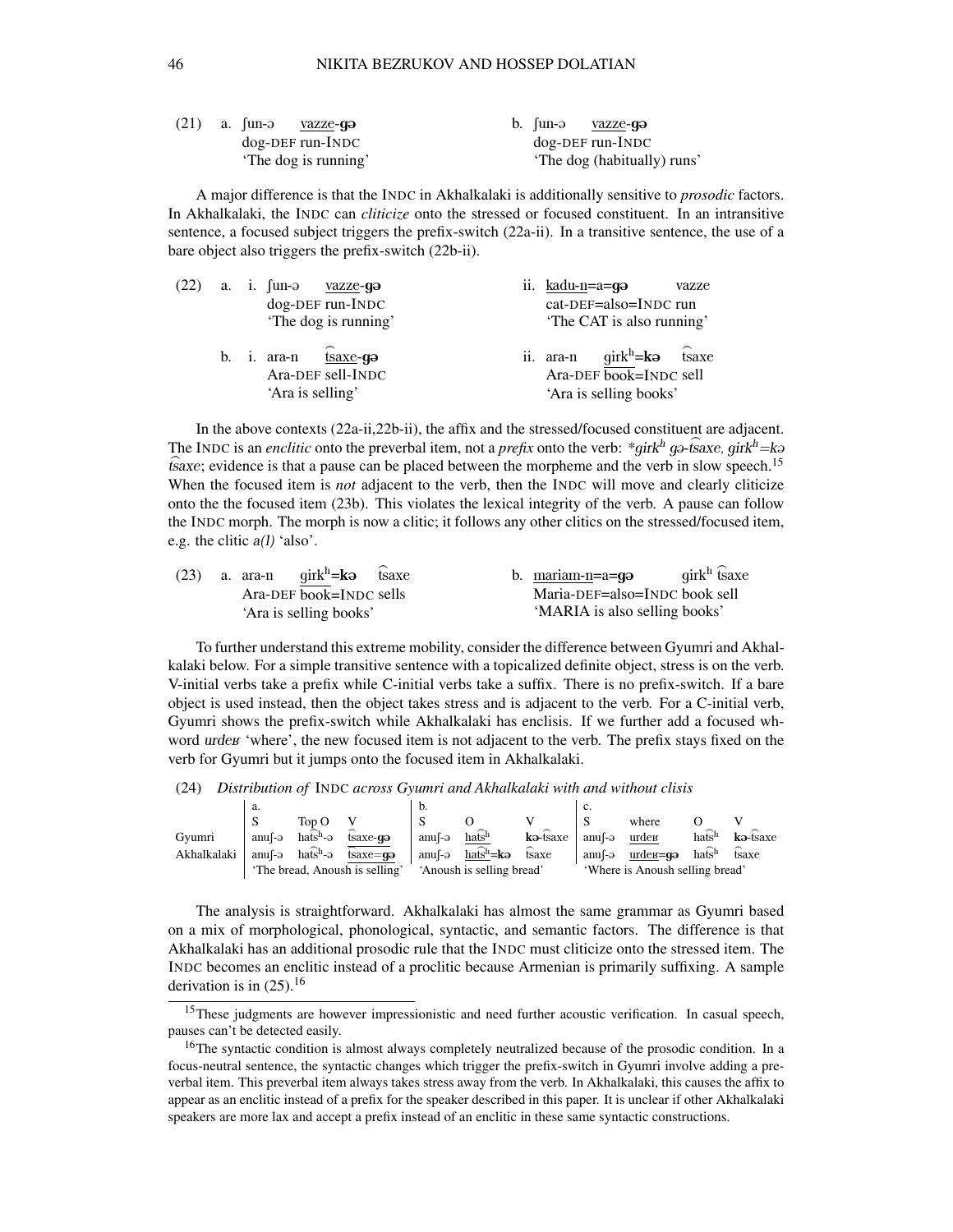|            |                        | $\ $ a. (22a-i)                              | $b. (22a-ii)$                                                                                          | c. $(23a)$                          | d. (23b)                                                |
|------------|------------------------|----------------------------------------------|--------------------------------------------------------------------------------------------------------|-------------------------------------|---------------------------------------------------------|
| Input      |                        | $S$ $_{Dom}$ INDC vazze                      | $[$ <i>Dom</i> $S_{[+F]}$ INDC vazze                                                                   | $S$ $_{Dom}$ O INDC tsaxe           | $[$ <i>Dom</i> $\underline{S}_{[+F]}$ O INDC tsaxe      |
| Phonology  | Prefix for V-initial   |                                              |                                                                                                        |                                     |                                                         |
| Syntax     | Prefix in larger phase |                                              | $[$ <i>Dom</i> $S_{[+F]}$ INDC-vazze                                                                   | S $[$ <sub>Dom</sub> $Q$ INDC-tsaxe | $[$ <i>Dom</i> $\underline{S}_{[+F]}$ O INDC-tsaxe      |
| Prosody    | Move to stressed       |                                              | $[$ <sub>Dom</sub> $\underline{S}_{[+F]}$ =INDC vazze S $[$ <sub>Dom</sub> $\underline{O}$ =INDC tsaxe |                                     | $[$ <sub>Dom</sub> $\underline{S}_{[+F]}$ =INDC O tsaxe |
| Morphology | Suffix elsewhere       | $S$ [ $_{Dom}$ vazze-INDC                    |                                                                                                        |                                     | $[$ <i>Dom</i> $\underline{S}_{[+F]}$ -INDC O tsaxe     |
| Exponence  | $INDC=\{q-, q\}$       | $\parallel S$ [ <u>vazze</u> =gə             | S=gə vazze                                                                                             | $S \mid O = q \Rightarrow$ tsaxe    | S=qa O tsaxe                                            |
| Phonology  | Schwa epenthesis       |                                              |                                                                                                        |                                     |                                                         |
| Output     |                        | $\parallel$ S [ $\frac{\text{vazze}}{9}$ = 9 | S=qo vazze                                                                                             | $S \cap \square$ and tsaxe          | $S = q\omega O$ tsaxe                                   |

#### (25) *Derivation of* INDC *in Akhalkalaki*

## 6 Discussion & Conclusion

All in all, the position of the INDC is multimodular and based on *many* factors across the lects (26).

| Dialect:       |       |            |           | Standard Hamshen Gyumri Akhalkalaki |  |  |
|----------------|-------|------------|-----------|-------------------------------------|--|--|
| Position:      | Fixed |            | Mobile    |                                     |  |  |
| Determined by: |       | Morphology |           |                                     |  |  |
|                |       |            | Phonology |                                     |  |  |
|                |       |            |           | Syntax                              |  |  |
|                |       |            |           | Prosody                             |  |  |

In Standard Western, the INDC is a stable prefix because of diachronic reasons. Its prefixhood is synchronically modeled as an arbitrary morpholgical property of the affix. In Hamshen and beyond, the affix is mobile and its mobility is phonologically conditioned. The generalization is simple and motivated by syllable structure: *Use a prefix to give a V-initial verb an onset, otherwise use a suffix*

*because Armenian is primarily suffixing*. In the case of Hamshen, affix mobility is conditioned *only* by phonology and is robust (cf. Paster 2009, Kim 2015). This phonological mobility opens a *Phonological Pandora's Box* and leads to syntactically-

conditioned mobility in Gyumri and Akhalkalaki. The position of the INDC is sensitive to some notion of syntactic domains, e.g. phases or otherwise. Hansen (2012) documents cases where sentences may use different word orders to highlight different semantics: aspect, irrealis, object definiteness, focus, etc. under the general framework of discourse transitivity (Hopper and Thompson 1980). Gyumri and Akhalkalaki show an extreme case where *affix order* is used for such a purpose.

This requires the *Late Linearization* and *Late Realization* of the INDC. The right order and shape must be based after the verb has been spelled out and after the entire sentence has been crafted, following any movements, focus placement, and interpreting information structure. This requires that affix-placement be *post-syntactic* for at least the INDC.

The intermingling of these phonological and syntactic factors with nuclear stress further complicates matters in Akhalkalaki. In Akhalkalaki, the morpheme is now realizable as a clitic on the stressed/focused constituent. This cliticization is clear when the stressed/focused item is not adjacent to the verb. For some speakers, cliticization is blocked if the verb is V-initial. This suggests that cliticization is relatively late in the derivation. Other speakers, however, do allow cliticization even for V-initial verbs.

The above generalizations and data are however still preliminary. We are still in a continuous process of fieldwork on these lects. We have found additional evidence of the prefix-switch interacting with i) morphological factors like multiple exponence and word-minimality, ii) phonological factors like the final segment in the preverbal item, iii) syntactic factors like ditransitives, sentential adverbs, coordination, unaccusative verbs, iv) prosodic factors like post-verbal items, polar questions, and verb focus, and v) variation among speakers and the liability of attrition. One possible discovery is the ability of V-initial verbs to optionally undergo a *suffix-switch* or to optionally undergo the displacement of the prefix onto a focused item.

We suspect that the development of the prefix-switch was motivated by language internal change and dialect leveling. There may have been indirect language contact with other languages of the South Caucasus that have similar clitic patterns. Clearly, our work is cut out for us.